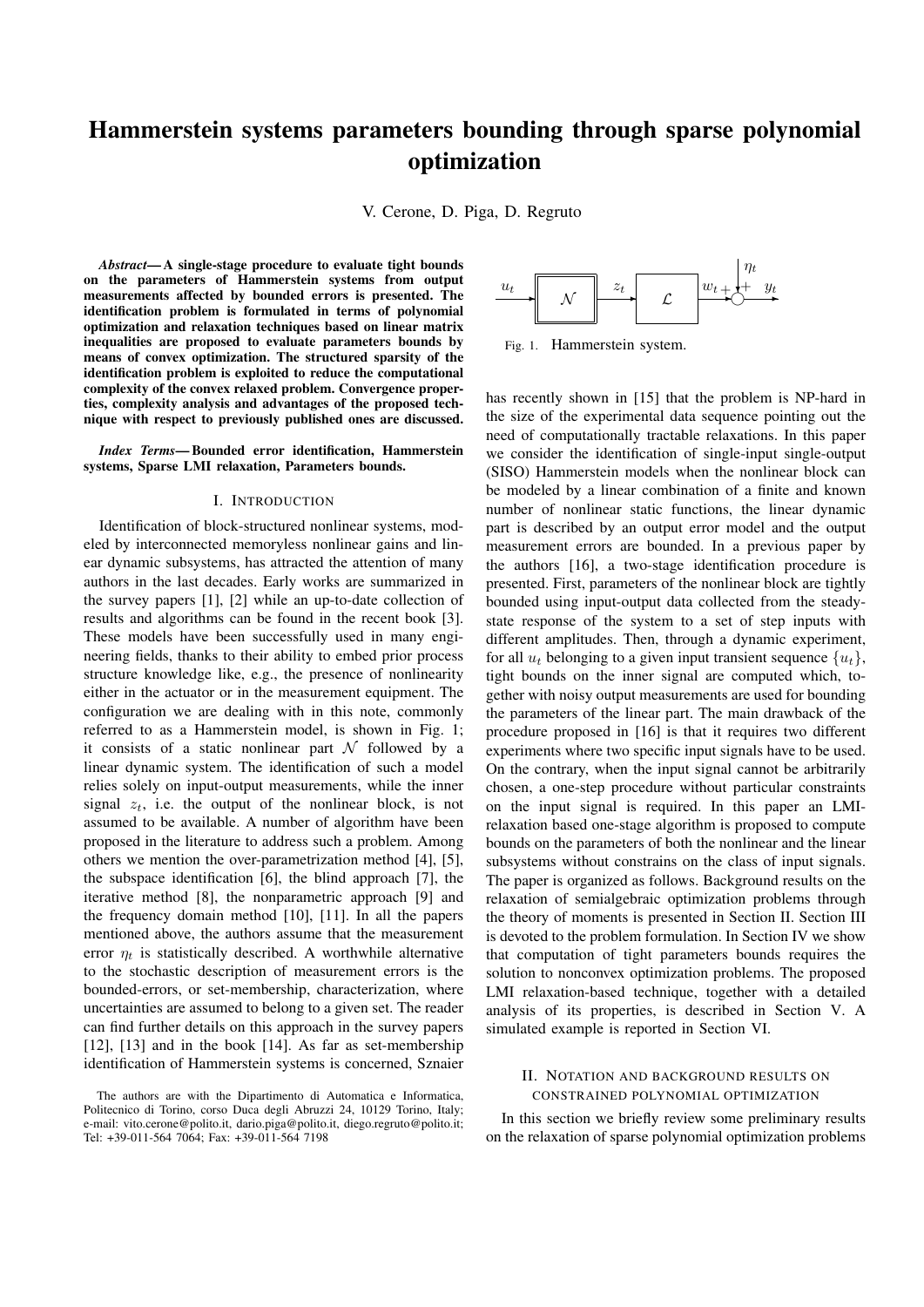through a hierarchy of semidefinite programming (SDP) problems of increasing dimension. The reader is referred to [17] and the references therein for further details.

#### *A. Polynomial representation and theory of moments*

Let us denote with  $\mathcal{P}_m^n[x]$  the space of real-valued polynomials of the degree at most  $m$  in the variable  $x =$  $[x_1, x_2, \ldots, x_n]$ <sup>T</sup>  $\in \mathbb{R}^n$  and let *h* be the canonical basis of  $\mathcal{P}_m^n[x]$ , i.e.  $h = [1 x_1 x_2 \cdots x_n x_1^2 x_1 x_2 \cdots x_1 x_n$  $x_2^2 x_2 x_3 \cdots x_n^2 \cdots x_1^3 \cdots x_n^m$ <sup>T</sup>. Let us define the set  $\mathcal{A}_m$ as  $\mathcal{A}_m = {\alpha \in \mathbb{N}_0^n : \sum_i^n \alpha_i \leq m}$ , where  $\alpha_i$  is the *i*-th component of the vector  $\alpha$  and  $\mathbb{N}_0^n$  denotes the set of *n*dimensional nonnegative integers vectors. Then, the basis *h* of the space  $\mathcal{P}_m^n[x]$  can be written as  $h = \{x^\alpha\}_{\alpha \in A_m}$ , where  $x^{\alpha} = x_1^{\alpha_1} x_2^{\alpha_2} \cdots x_n^{\alpha_n}.$ 

Let *f* and  $g_s$  be in  $\mathcal{P}_m^n[x]$ . We denote the sequence  $f =$  ${f_{\alpha}}_{\alpha \in A_m}$  and  $\mathbf{g}_s = {g_{s\alpha}}_{\alpha \in A_m}$  as the coefficients of the polynomials  $f$  and  $g_s$ , respectively, on the basis  $h_m$ , i.e.  $f(x) = \sum f_{\alpha} x^{\alpha}, g_{s}(x) = \sum_{\alpha \in A_m} g_{s\alpha} x^{\alpha}.$ 

Let  $p = \{p_{\alpha}\}_{\alpha \in A_m}$  be the sequence of moments (up to order) *m*) of a probability measure  $\mu$  on  $\mathbb{R}^n$ , i.e.  $p_\alpha = \int x^\alpha \mu(dx)$ and  $M_m(p)$  be the truncated moment matrix associated with the distribution  $\mu$ , i.e.  $M_m(p) = \int hh^{\dagger} \mu(dx)$ . Let us denote with  $M_m(q_k p)$  the localizing matrix associated with the sequence of moments *p* and with the polynomial  $q_k(x)$ . The reader is referred to [18] for details on the construction of the localizing matrix associated with a polynomial.

## *B. LMI-relaxation for polynomial optimization problems*

The LMI-relaxation technique based on the theory of moments and proposed in [18] is briefly reviewed here. Let us consider the constrained optimization problem

$$
f^* = \min_{x \in \mathcal{S}} f(x),\tag{1}
$$

where  $f \in \mathcal{P}_m^n[x]$  and  $\mathcal{S} \subseteq \mathbb{R}^n$  is a compact semialgebraic set defined as

$$
S = \{x \in \mathbb{R}^n : g_s(x) \ge 0, \ s = 1, \dots, \Xi\},\tag{2}
$$

where  $g_s$  is a real-valued polynomial in the variable  $x \in \mathbb{R}^n$ of degree  $d_s = deg(g_s)$ , i.e.  $g_s \in \mathcal{P}_{d_s}^n[x]$ . Let  $\delta \in \mathbb{N}$  be such that  $2\delta \ge \max\{m, \max_s d_s\}$  and  $h = \{x^{\alpha}\}_{{\alpha} \in A_{2\delta}}$  be the canonical basis of the space  $\mathcal{P}_{2\delta}^n[x]$ . Indeed, f and  $g_s$ belong to  $\mathcal{P}_{2\delta}^n[x]$ .

Now, let us consider the SDP problem

$$
f^{\delta} = \min_{p} \sum_{\alpha \in \mathcal{A}_{2\delta}^n} f_{\alpha} p_{\alpha}
$$
  
s.t.  $M_{\delta}(p) \succeq 0$ ,  $M_{\delta - \tilde{d}_s}(g_s p) \succeq 0$ ,  $s = 1, ..., \Xi(3)$ 

where  $\tilde{d}_s = \left[\frac{d_s}{2}\right], p = \{p_\alpha\}_{\alpha \in A_{2\delta}}$  is the sequence of moments up to order  $2\delta$  of some probability measure  $\mu$  with support on *S*, while  $M_\delta(p)$  is the moment matrix associated with the moments *p* and  $M_{\delta-\tilde{d}_s}(g_s p)$  is the localizing matrix associated with the polynomial *gs*. Problem (3) is referred to as LMI-relaxed problem of order  $\delta$  of the original polynomial problem (1). The solution  $f^{\delta}$  to the convex problem (3) is

a lower bound of the global optimum  $f^*$  of the nonconvex problem (1). Besides, under mild conditions,  $f^{\delta}$  converges to  $f^*$  as the relaxation order  $\delta$  goes to infinity. Although the convergence properties are guaranteed as the relaxation order goes to infinity, exact global optimum  $f^*$  can obtained in practice with a reasonably low relaxation order (see [19] for a collection of problems solved with relaxation order less than 5). Unfortunately, due to high computational complexity, the discussed LMI-relaxation is restricted to polynomial problems with a small number of variables, in general not greater than 10 for relaxation order smaller than 4. Several efforts on the reduction of LMI relaxation complexity, by exploiting the structured sparsity of the original polynomial problems, have been carried out in recent years (see, e.g., [20], [21], [22]). Roughly speaking, an optimization problem has a structured sparsity when the functional and each constraint defining the feasible region involve only a small subset of variables. In the next section we describe the relaxation technique presented in [23] in the spirit of the work of Waki *et al* [21]. Such a technique exploits the sparsity in the original polynomial problems to formulate a sparse version of the SDP-relaxation previously described, in order to extend the applicability of such a methodology to medium and large scale problems.

## *C. Sparse LMI-relaxation for polynomial problems*

Let us consider the optimization problem  $(1)$  with  $S$  as in (2). Let  $\mathcal{I}_0 = \{1, \ldots, n\}$  be the union of a collection of R sets  $\mathcal{I}_r \subset \{1, ..., n\}$ , that is  $\{1, ..., n\} = \binom{R}{n}$ let us partition the index set  $S_0 = \{1, \ldots, \Xi\}^{\tau=1}$  into *R* disjoint *Ir*. Further, sets  $S_r$ ,  $r = 1, ..., R$ .

Let  $h(\mathcal{I}_r)$  be the canonical basis of the polynomial  $\mathcal{P}_m^{n_r}[x(\mathcal{I}_r)],$  where  $x(\mathcal{I}_r) = \{x_i | i \in \mathcal{I}_r\}$ . Let us construct the partial moment matrixes  $M_m(p, \mathcal{I}_r)$  (respectively the partial localizing matrixes  $M_m(g_s p, \mathcal{I}_r)$ ) by retaining only those rows and columns of the moment matrix  $M_m(p)$ (respectively of the localizing matrix  $M_m(g_s p)$ ), where the variables  $p_\alpha$  are such that  $supp(\alpha) \in \mathcal{I}_r$ , with  $supp(\alpha)$ denoting the support of the vector *α*.

For a given  $\delta \in \mathbb{N}$  such that  $2\delta \ge \max\{m, \max_s d_s\}$ , let us define the SDP problem

$$
f_{sp}^{\delta} = \min_{p} \sum_{\alpha \in A_{2\delta}} f_{\alpha} p_{\alpha}
$$
  
s.t.  $M_{\delta}(p, \mathcal{I}_r) \succeq 0$  (4)  

$$
M_{\delta - \tilde{d}_s}(g_s p, \mathcal{I}_r) \succeq 0, \quad s \in \mathcal{S}_r, \quad r = 1, ..., R.
$$

Let us consider the following assumptions.

*Assumption 1:* For every  $r = 1, \ldots, R$  and for every  $s \in$ *S<sub>r</sub>*, the constraint  $g_s(x) \geq 0$  defining *S* in (2), depends only on the variables  $x(\mathcal{I}_r) = \{x_i | i \in \mathcal{I}_r\}.$ 

*Assumption 2:* The objective function *f* can be written as *R*

$$
f = \sum_{r=1}^{n} f_r, \text{ with } f_r \in \mathcal{P}_m^n[x(\mathcal{I}_r)], \text{ for every } r = 1, \dots, R.
$$

*r*=1<br>*Assumption 3:* There exists a value  $G > 0$  such that  $||x||_{\infty}$  ≤ *G* for all  $x \in S$ .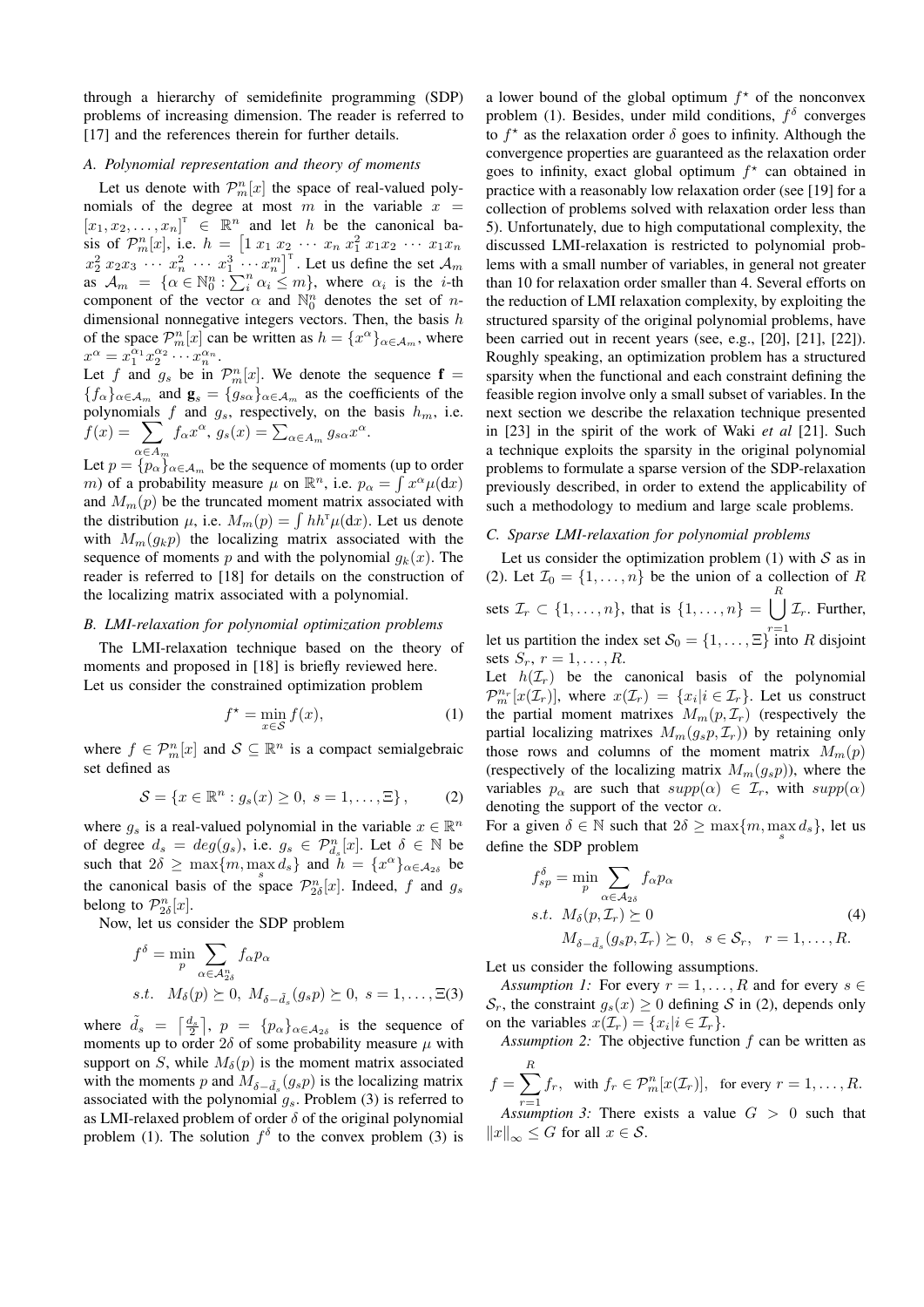*Assumption 4:* For every  $r = 1, \ldots, R - 1$ ,

$$
\mathcal{I}_{r+1} \cap \bigcup_{j=1}^r \mathcal{I}_j \subseteq \mathcal{I}_q, \text{ for some } q \leq r.
$$

According to [23], the following result holds.

*Theorem 1:* Under Assumptions 1 and 2 we have:  $f_{sp}^{\delta} \leq f_{sp}^{\delta+1} \leq f^*$ . Furthermore, if also Assumptions 3 and 4 are satisfied, then lim *δ→∞*  $f_{sp}^{\delta} = f^*$ .

An implementation of the discussed sparse LMI-relaxation can be found in the Matlab package SparsePOP [24], which exploits the SDP solvers SeDuMi [25] and SDPA [26].

# III. PROBLEM STATEMENT

Consider the SISO discrete-time Hammerstein model depicted in Fig. 1. The nonlinear block maps the input signal *u<sup>t</sup>* into the unmeasurable inner variable  $z_t$  through the following nonlinear function

$$
z_t = \sum_{k=1}^{n_{\gamma}} \gamma_k \psi_k(u_t), \quad t = 1, \dots, N; \tag{5}
$$

where  $(\psi_1, \ldots, \psi_{n_\gamma})$  is a known basis of nonlinear functions and *N* is the length of data sequence. The linear dynamic block  $\mathcal{L}$ , supposed to be stable, is modeled by a discretetime system transforming  $z_t$  into the noise-free output  $w_t$ according to equation

$$
w_t = -\sum_{i=1}^{na} a_i w_{t-i} + \sum_{j=0}^{nb} b_j z_{t-j}.
$$
 (6)

Let  $y_t$  be the noise-corrupted output

$$
y_t = w_t + \eta_t. \tag{7}
$$

Measurements uncertainty is known to range within given bounds  $\Delta \eta_t$ , i.e.,

$$
|\eta_t| \le \Delta \eta_t. \tag{8}
$$

Unknown parameter vectors  $\gamma \in \mathbb{R}^{n_{\gamma}}$  and  $\theta \in \mathbb{R}^{n_{\theta}}$  are defined, respectively, as  $\gamma = \begin{bmatrix} \gamma_1 & \gamma_2 & \dots & \gamma_{n_\gamma} \end{bmatrix}^T$  and  $\theta =$  $[a_1 \ldots a_{na} \; b_0 \; b_1 \; \ldots b_{nb}]^T$ , with  $n_\theta = n_a + n_b + 1$ . It must be pointed out that the parametrization of the structure of Fig. 1 is not unique. As a matter of fact, any parameters set  $\tilde{b}_j = \alpha^{-1}b_j, j = 0, 1, \ldots, nb$ , and  $\tilde{\gamma}_k = \alpha \gamma_k, k =$  $1, 2, \ldots, n_\gamma$ , for some nonzero and finite constant  $\alpha$ , provides the same input-output behaviour. Thus, any identification procedure cannot perceive the difference between parameters  $\{b_j, \gamma_k\}$  and  $\{\alpha^{-1}b_j, \alpha\gamma_k\}$ . To get a unique parametrization we assume, without loss of generality, that the steady-state gain of the linear part be one, i.e.

$$
\sum_{i=1}^{na} a_i = 1 + \sum_{j=0}^{nn} b_j.
$$
 (9)

In this paper we address the problem of deriving bounds on the parameters  $\gamma$  and  $\theta$  consistently with given measurements, error bounds and the assumed model structure.

## IV. EVALUATION OF TIGHT PARAMETERS UNCERTAINTY INTERVALS

The mapping between the input signal  $u_t$  and the noisefree output *w<sup>t</sup>* for the Hammerstein model in Fig. 1 can be obtained by substituting (5) in (6), which leads to the relation

$$
w_t = -\sum_{i=1}^{na} a_i w_{t-i} + \sum_{j=0}^{nb} \sum_{k=1}^{n_{\gamma}} b_j \gamma_k \psi_k(u_{t-j}). \tag{10}
$$

Therefore, from (7) and (10), we get the following mapping between the input signal and the output measurement:

$$
y_t = -\sum_{i=1}^{na} a_i (y_{t-i} - \eta_{t-i}) + \sum_{j=0}^{nb} \sum_{k=1}^{n_{\gamma}} b_j \gamma_k \psi_k (u_{t-j}) + \eta_t.
$$
\n(11)

Indeed, the set  $\mathcal{D}_{\gamma\theta\eta}$  of all the Hammerstein system parameters  $(\gamma, \theta)$  and the noise samples  $\eta_t$  consistent with the measurement data sequence, the assumed model structure and the error bounds is described by  $(8)$ ,  $(9)$  and  $(11)$ , i.e.

$$
\mathcal{D}_{\gamma\theta\eta} = \left\{ (\gamma, \theta, \eta) \in \mathbb{R}^{n_{\gamma} + n_{\theta} + N} : \right.
$$
  

$$
y_t = -\sum_{i=1}^{n_a} a_i (y_{t-i} - \eta_{t-i}) +
$$

$$
+ \sum_{j=0}^{n_b} \sum_{k=1}^{n_{\gamma}} b_j \gamma_k \psi_k (u_{t-j}) + \eta_t, \qquad (12)
$$

$$
|\eta_r| \leq \Delta \eta_r, \sum_{i=1}^{n_a} a_i = 1 + \sum_{j=0}^{n_n} b_j,
$$

$$
t = na + 1, \dots, N; r = 1, \dots, N \right\},
$$

which is rewritten as

 $P$ *γθη* = *Σ* 

$$
\gamma_{\theta\eta} = \left\{ (\gamma, \theta, \eta) \in \mathbb{R}^{n_{\gamma} + n_{\theta} + N} : \right.\n g_t(\gamma, \theta, \eta) = -\sum_{i=1}^{n_a} a_i (y_{t-i} - \eta_{t-i}) + \right.\n+ \sum_{j=0}^{n_b} \sum_{k=1}^{n_{\gamma}} b_j \gamma_k \psi_k (u_{t-j}) + \eta_t - y_t \ge 0,\n g_{t+N}(\gamma, \theta, \eta) = \sum_{i=1}^{n_a} a_i (y_{t-i} - \eta_{t-i}) - \right.\n- \sum_{j=0}^{n_b} \sum_{k=1}^{n_{\gamma}} b_j \gamma_k \psi_k (u_{t-j}) - \eta_t + y_t \ge 0, \quad (13)\n g_{r+2N}(\gamma, \theta, \eta) = \Delta \eta_r - \eta_r \ge 0,\n g_{r+3N}(\gamma, \theta, \eta) = \Delta \eta_r + \eta_r \ge 0,\n g_{4N+1}(\gamma, \theta, \eta) = \sum_{i=1}^{n_a} a_i - 1 - \sum_{j=0}^{n_b} b_j \ge 0,\n g_{4N+2}(\gamma, \theta, \eta) = -\sum_{i=1}^{n_a} a_i + 1 + \sum_{j=0}^{n_b} b_j \ge 0,\n t = na + 1, ..., N; r = 1, ..., N \}.
$$

with  $\eta = [\eta_1, \dots, \eta_N]^T$ . Therefore, for every  $k = 1, \dots, n_\gamma$ and  $j = 1, \ldots, n_\theta$ , tight bounds on the parameters  $\gamma_k$  and  $\theta$ <sup>*j*</sup> can be computed by solving the optimization problems:

$$
\underline{\gamma}_k = \min_{(\gamma,\theta,\eta)\in\mathcal{D}_{\gamma\theta\eta}} \gamma_k, \quad \overline{\gamma}_k = \max_{(\gamma,\theta,\eta)\in\mathcal{D}_{\gamma\theta\eta}} \gamma_k,\tag{14}
$$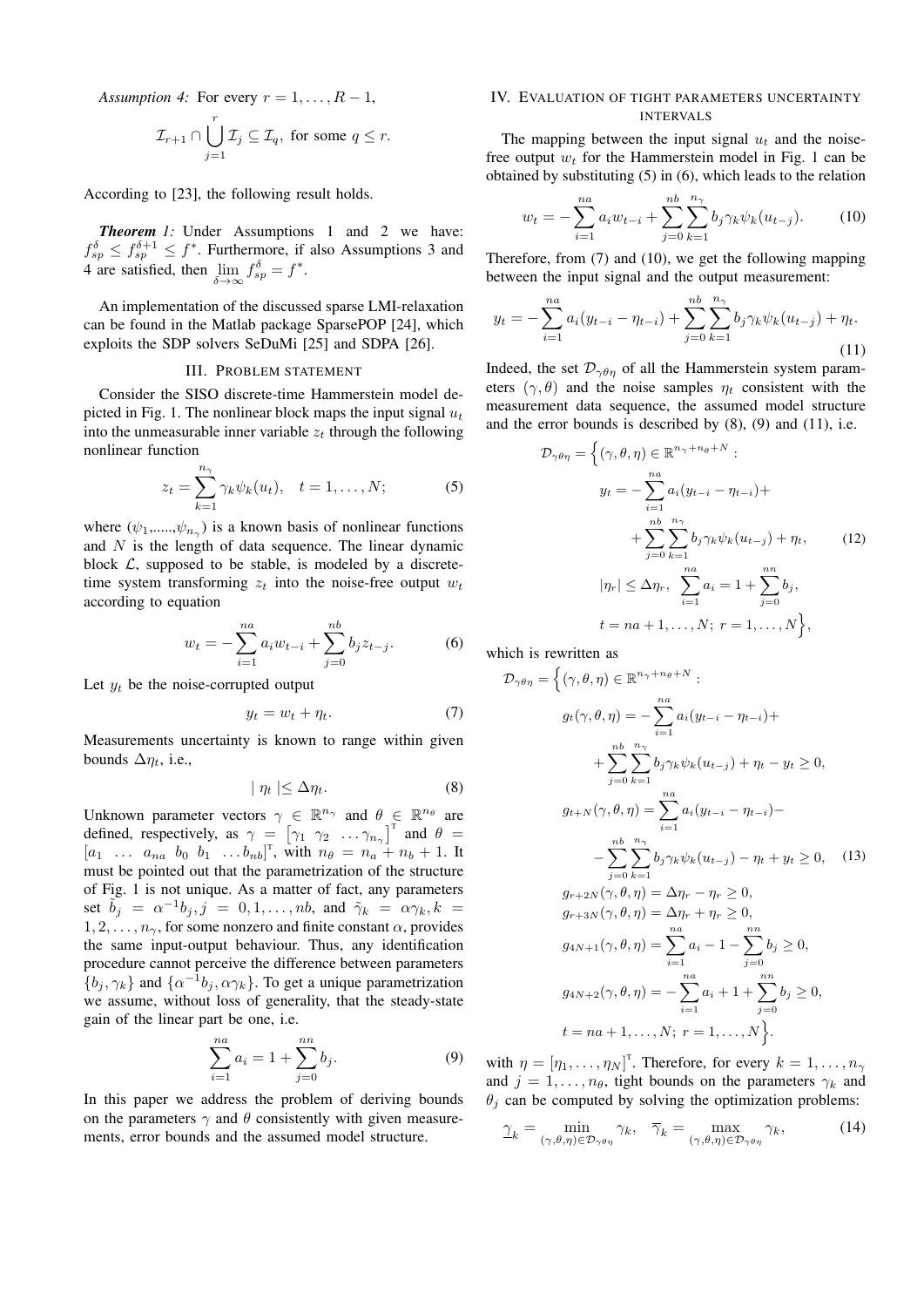$$
\underline{\theta}_j = \min_{(\gamma,\theta,\eta)\in\mathcal{D}_{\gamma\theta\eta}} \theta_j, \quad \overline{\theta}_j = \max_{(\gamma,\theta,\eta)\in\mathcal{D}_{\gamma\theta\eta}} \theta_j.
$$
 (15)

Thus, parameter uncertainty intervals on  $\gamma_k$  and  $\theta_j$ are implicitly defined as  $PUI_{\gamma_k} = \left[ \gamma_k; \overline{\gamma}_k \right]$  and  $PUI_{\theta_j} = [\underline{\theta_j}; \overline{\theta_j}]$ . Note that the identification problems (14) and (15) are semialgebraic optimization problems. In fact, the objective function is linear and the feasible region  $\mathcal{D}_{\gamma\theta\eta}$  is semialgebraic, since the constraints  $g_t(\gamma, \theta, \eta) \geq 0$ and  $g_{t+N}(\gamma, \theta, \eta) \geq 0$  defining  $\mathcal{D}_{\gamma\theta\eta}$  in (13) are bilinear inequalities because of the product between the variable *a*<sup>*i*</sup> and the noise  $η$ <sup>*t*</sup>*−i*</sub> as well as the product between the unknown parameters  $b_j$  and  $\gamma_k$ . Because of bilinear constraints  $g_t(\gamma, \theta, \eta) \geq 0$  and  $g_{t+N}(\gamma, \theta, \eta) \geq 0$  defining the feasible region  $\mathcal{D}_{\gamma\theta\eta}$ , problems (14) and (15) are nonconvex. Therefore, standard nonlinear optimization tools (gradient method, Newton method, etc.) cannot be used since they can trap in local minima, which may prevent the computed uncertainty intervals from containing the true parameters, key requirement of any set-membership identification method. One possible solution to overcome such a problem is to relax identification problems  $(14)$ and (15) to convex optimization problems in order to numerically compute guaranteed parameter bounds.

# V. EVALUATION OF PARAMETERS BOUNDS THROUGH CONVEX RELAXATION TECHNIQUES

Since (14) and (15) are semialgebraic optimization problems, they can be relaxed through a direct implementation of the *dense* LMI-relaxation technique described in Section II-B, which guarantees monotone converge to the exact parameters bounds defined in (14) and (15). In particular, for a given relaxation order  $\delta$ , relaxing (14) and (15) through dense LMI-relaxation leads to SDP problems where the number of variables is  $O(N^{2\delta})$  and the size of the largest LMI defining the feasible region is  $O(N^{\delta})$ . Thus, the use of the dense LMI-relaxation technique is limited to Hammerstein system identification problems with a small number *N* of measurements (in general not greater than 5) because of an high computational burden. In order to handle a larger number of measurements, the particular structure of the identification problems (14) and (15) has been analyzed to apply the *sparse* LMI-relaxation presented in Section II-C. The following result shows that problems (14) and (15) have inherent structured sparsity.

*Property 1:* Problems (14) (resp. (15)) enjoy the following features:

**P** 1.1: The functional involves only the variable  $\gamma_k$  (resp.  $\theta$ <sup>j</sup>).

**P** 1.2: For every  $t = na + 1, ..., N$ , the bilinear constraints  $g_t \geq 0$  and  $g_{t+N} \geq 0$  depend only on  $n_\gamma + n_\theta + na + 1$ variables, i.e.  $n_\gamma$  nonlinear block parameters  $\gamma$ ;  $n_\theta$  linear block parameters  $\theta$  and  $na + 1$  noise samples  $\eta_{t-i}$ , for  $i = 0, 1, \ldots, na.$ 

**P** 1.3: For every  $r = 1, \ldots, N$ , constraints  $q_{r+2N} \geq 0$ and  $g_{r+3N} \geq 0$  depend only on the noise variable  $\eta_r$ .

**P** 1.4: The linear constraints *g*<sub>4*N*+1</sub> ≥ 0 and *g*<sub>4*N*+2</sub> ≥ 0 depend only on the system parameters *θ*.

A sparsity pattern in the identification problems (14) and (15) has been detected by exploiting results provided in Property 1. This allows us to formulate sparse SDP-relaxed problems for (14) and (15) as described in the following.

Let  $X \in \mathbb{R}^{n_{\gamma}+n_{\theta}+N}$  be the collection of the optimization variables for the identification problems (14) and (15), i.e.  $X = \left[ \gamma^T \theta^T \eta^T \right]^T$  and let  $X_i$  the *i*-th component of the vector *X*. In such a way, the first  $n_\gamma$  components of *X* are the nonlinear block parameters  $\gamma$ , the components from position  $n_{\gamma} + 1$  to  $n_{\gamma} + n_{\theta}$  are the linear block parameters *θ*, while the components from position  $n<sub>γ</sub> + n<sub>θ</sub> + 1$  to  $n<sub>γ</sub> + n<sub>θ</sub> + N$  are the noise variables *η*. Let us define the index sets  $\mathcal{I}_r \subset \{1, 2, \ldots, n_\gamma + n_\theta + N\}$  and  $\mathcal{S}_r \subset$  ${na + 1, ..., N, N + na + 1, ..., 2N + 1, ..., 4N + 2}$  as

$$
\mathcal{I}_r = \{1, 2, \dots, n_\gamma + n_\theta, \n n_\gamma + n_\theta + r, n_\gamma + n_\theta + r + 1, \dots, n_\gamma + n_\theta + r + n_\theta \}
$$
\nfor  $r = 1, \dots, N - na$  (16)

$$
S_1 = \{na + 1, N + na + 1, 2N + 1, 2N + 2, ..., 2N + na + 1, 3N + 1, 3N + 2, ..., 3N + na + 1, 4N + 1, 4N + 2\}
$$
\n(17)

$$
S_r = \{ na + r, N + na + r, 2N + na + r, 3N + na + r \},\
$$
  
for  $r = 2, ..., N - na$  (18)

Note that the index sets  $\mathcal{I}_r$  and  $\mathcal{S}_r$  defined in (16)-(18) enjoy the following features.

*Property* 2: For every  $r = 1, \ldots, N - na$ , the index sets  $\mathcal{I}_r$  and  $\mathcal{S}_r$  are such that:

**P** 2.1: The set of the variables indexes  $\mathcal{I}_0$  =  $\{1, 2, \ldots, n_{\gamma} + n_{\theta} + N\}$  is the union of the sets  $\mathcal{I}_r$ , that is  $\mathcal{I}_0 = \bigcup_{r=1}^{N-na} \mathcal{I}_r$ .

**P** 2.2: The set of the constraints indexes  $S_0$ *{na* + 1*, . . . , N, N* + *na* + 1*, . . . ,* 2*N,* 2*N* + 1*, . . .* 4*N* + 2*}* defining  $\mathcal{D}_{\gamma\theta\eta}$  is the union of the sets  $\mathcal{S}_r$ , that is  $\mathcal{S}_0 = \bigcup_{r=1}^{N-na} \mathcal{S}_r.$ 

**P** 2.3: The sets  $S_r$  are mutually disjoint.

**P** 2.4: For every  $s \in S_r$ , the polynomial polynomial constraint  $g_s(\gamma, \theta, \eta) \geq 0$  defining  $\mathcal{D}_{\gamma\theta\eta}$  depends only on the variables  $X(\mathcal{I}_r) = \{X_i : i \in \mathcal{I}_r\}.$ 

P 2.5: The functional of identification problems (14) and (15) depends only on the variables  $X(\mathcal{I}_r) = \{X_i : i \in \mathcal{I}_r\}.$ 

**P** 2.6: For every  $r = 1, ..., N - na - 1$ ,

$$
\mathcal{I}_{r+1} \cap \bigcup_{j=1}^r \mathcal{I}_j \subseteq \mathcal{I}_r.
$$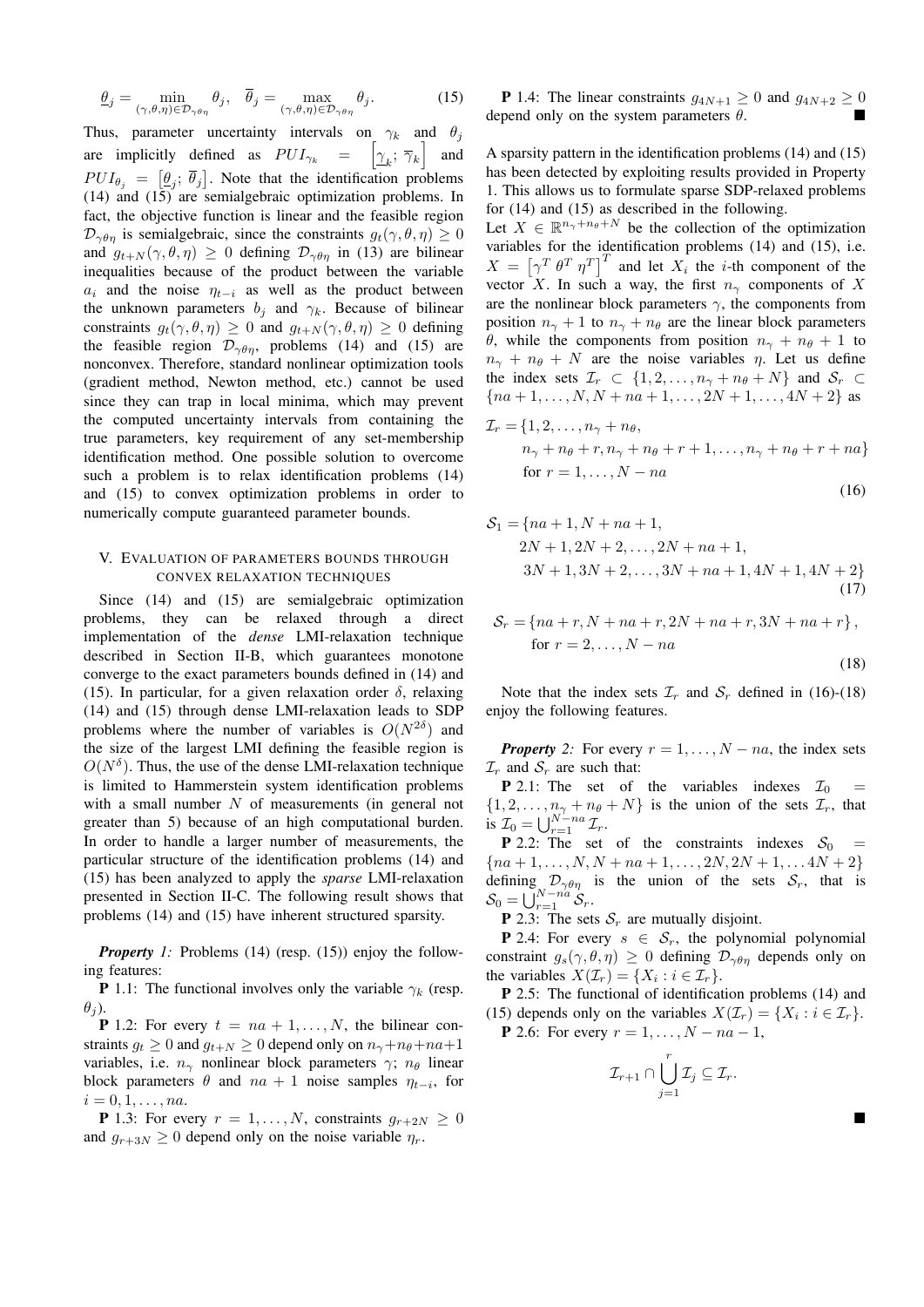Now, for a given relaxation order  $\delta \geq 1$ , let us consider the SDP problems

$$
\gamma_{k}^{\delta} = \min_{p \in \mathcal{D}_{\gamma\theta\eta}} \sum_{\alpha \in \mathcal{A}_{2\delta}} \Gamma_{k\alpha} p_{\alpha}, \quad \overline{\gamma}_{k}^{\delta} = \max_{p \in \mathcal{D}_{\gamma\theta\eta}} \sum_{\alpha \in \mathcal{A}_{2\delta}} \Gamma_{k\alpha} p_{\alpha}
$$
\n(19)

$$
\underline{\theta}_{j}^{\delta} = \min_{p \in \mathcal{D}_{\gamma\theta\eta}} \sum_{\alpha \in \mathcal{A}_{2\delta}} \Theta_{j\alpha} p_{\alpha}, \quad \overline{\theta}_{j}^{\delta} = \max_{p \in \mathcal{D}_{\gamma\theta\eta}} \sum_{\alpha \in \mathcal{A}_{2\delta}} \Theta_{j\alpha} p_{\alpha}
$$
(20)

where  $\Gamma_k = {\{\Gamma_{k\alpha}\}}_{\alpha \in A_{2\delta}}$  (resp.  $\Theta_j = {\{\Theta_{j\alpha}\}}_{\alpha \in A_{2\delta}}$ ) is the coefficient vector of the function  $\gamma_k$  (resp.  $\theta_j$ ) in the basis  $h = {X^{\alpha}}_{\alpha \in A_{2\delta}}$ , which is the canonical basis of the realvalued polynomials of degree  $2\delta$  in the variables vector *X*. The feasible region  $\mathcal{D}^{\delta}_{\gamma\theta\eta}$  is a convex set defined as

$$
\mathcal{D}_{\gamma\theta\eta}^{\delta} = \{p : M_{\delta}(p, \mathcal{I}_r) \succeq 0, r = 1, \dots, N - na
$$
  

$$
M_{\delta-1}(g_s p, \mathcal{I}_r) \succeq 0, s \in \mathcal{S}_r, r = 1, \dots, N - na \}
$$
  
(21)

where  $M_{\delta}(p, \mathcal{I}_r)$  is the moment matrix of order  $\delta$  associated to the variables  $X(\mathcal{I}_r)$  and  $M_{\delta-1}(g_s p, \mathcal{I}_r)$  is the localizing matrix (associated to the variables  $X(\mathcal{I}_r)$ ) taking into account the constraint  $g_s \geq 0$  defining the original semialgebraic feasible region *Dγθη*.

*Remark 1:* Since the linear block is known to be stable, stability constraints on the parameters  $a_1, \ldots, a_{na}$  can be enforced in problems (14) and (15) with the method presented in [27] in order to improve the evaluation of the parameter bounds evaluation.

The *δ*-relaxed uncertainty intervals, defined as  $PUI_{\gamma_k}^{\delta}$  =  $\left[\underline{\gamma}_k^{\delta}\right]$  $\begin{bmatrix} \delta_i; \ \overline{\gamma}_k^{\delta} \end{bmatrix}$  and  $PUI_{\theta_j}^{\delta}$  =  $\left[ \underline{\theta}_j^{\delta}; \ \overline{\theta}_j^{\delta} \right]$  $\begin{bmatrix} \delta \\ j \end{bmatrix}$ , enjoy the following properties.

*Property* 3: For every  $k = 1, \ldots, n_\gamma$  and relaxation order  $\delta \geq 1$ , the *δ*-relaxed uncertainty interval  $PUI_{\gamma_k}^{\delta}$  satisfy the following properties.

# P 3.1: Guaranteed relaxed uncertainty intervals.

The interval  $PUI_{\gamma_k}^{\delta}$  is guaranteed to contain the true parameter  $\gamma_k$  to be estimated, i.e.  $\gamma_k \in PUI_{\gamma_k}^{\delta}$ .

P 3.2: Monotone convergence to tight uncertainty in**tervals.** The interval  $PUI_{\gamma_k}^{\delta}$  becomes tighter as the relaxation order  $\delta$  increases, that is  $PUI_{\gamma_k}^{\delta+1} \subseteq PUI_{\gamma_k}^{\delta}$ . Besides,  $PUI_{\gamma_k}^{\delta}$  converges to the tight interval  $PUI_{\gamma_k}$  as the LMI relaxation order goes to infinity, that is:

$$
\lim_{\delta \to \infty} \underline{\gamma}_k^{\delta} = \underline{\gamma}_k, \quad \lim_{\delta \to \infty} \overline{\gamma}_k^{\delta} = \overline{\gamma}_k. \tag{22}
$$

The proof of Properties P3.1 and P3.2 (see [28] for details) follows from the properties of the index sets *I<sup>r</sup>* and *S<sup>r</sup>* highlighted in Property 2 and direct application of Theorem 1 to (14) and (15) and the corresponding SDP-relaxed problems (19) and (20). Similar results to Property 3 hold for the relaxed intervals  $PUI_{\theta_j}^{\delta}$ .

The computational complexity of the SDP problems (19) and (20) is now analyzed.

*Property 4:* Computational complexity of the SDPproblems (19) and (20)

(i) The number of free optimization variables *p* is

$$
(N-na)\left(\begin{array}{c}n_{\gamma}+n_{\theta}+na+1+2\delta\\2\delta\end{array}\right)+
$$

$$
-(N-na-1)\left(\begin{array}{c}n_{\gamma}+n_{\theta}+na+2\delta\\2\delta\end{array}\right).
$$

(ii) The feasible region 
$$
\mathcal{D}_{\gamma\theta\eta}^{\delta}
$$
 is described by:\n
$$
N = 20 \text{ moment}
$$

\n- $$
N - na
$$
 moment matrices, each one of size  $\left(\begin{array}{c} n_{\gamma} + n_{\theta} + na + 1 + \delta \\ \delta \end{array}\right)$ ,
\n- $2(N - na) + 2N + 2$  localizing matrices each
\n

• 
$$
2(N - na) + 2N + 2
$$
 localizing matrices, each  
one of size  $\begin{pmatrix} n_{\gamma} + n_{\theta} + na + \delta \\ \delta - 1 \end{pmatrix}$ .

Technical details on the computation of number of optimization variables *p* and dimension of the LMIs describing  $\mathcal{D}_{\gamma\theta\eta}^{\delta}$  in (19) and (20) are reported in [28].

### VI. A SIMULATED EXAMPLE

In this section we show the effectiveness of the presented parameter bounding procedure through a numerical example. The numerical computation is carried out on a 2.40-GHz Intel Pentium IV with 3 GB of RAM. The nonlinear block of the Hammerstein system considered here is modeled by the function  $z_t = 0.3u_t + 0.2u_t^2 - u_t^3$ , i.e.  $\gamma^{\text{T}} = [\gamma_1 \ \gamma_2 \ \gamma_3] =$ [0*.*3 0*.*2 *−* 1], while the linear part is a second order system with parameters  $\theta^T = [a_1 \ a_2 \ b_1 \ b_2] = [1.8 \ 0.9 \ 1.6 \ 2.1].$ The input is a random sequence uniformly distributed between [*−*1*,* +1]. Two different numerical experiments are performed. In the first one, only  $N = 50$  number of measurements are expolited to compute the parameters bounds, while in the second experiment  $N = 250$  data are used. The noise-free output  $w_t$  is corrupted by random additive noise, uniformly distributed between  $[-\Delta \eta_t, +\Delta \eta_t]$  and the chosen error bounds  $\Delta \eta_t$  are such that the signal to noise ratio  $SNR_w = 10 \log \left( \sum_{i=1}^{N} \right)$ *t*=1  $w_t^2 \left/ \sum_{i=1}^N \right.$ *t*=1  $\eta_t^2$  $\lambda$ is equal to 27 db. Bounds on the parameters are evaluated by solving (19) and (20) for a relaxation order  $\delta = 2$ . Stability constraints on the linear block are enforced through the method described in [27]. Note that, in the considered example with  $N = 50$ , the

number of optimization variable in (19) and (20) is 22,275, while the feasible region is defined by 98 moment matrixes of size 55 and 396 localizing matrixes of size 10. On the other hand, if the sparsity was not taken into account, the number of variable of the SDP relaxed problems would be about 6 million and the feasible region would be described by a moment matrix of size 5*,* 886 and 396 localizing matrixes of size 108, leading to an untractable optimization problem in the employed workstation. Results about the nonlinear and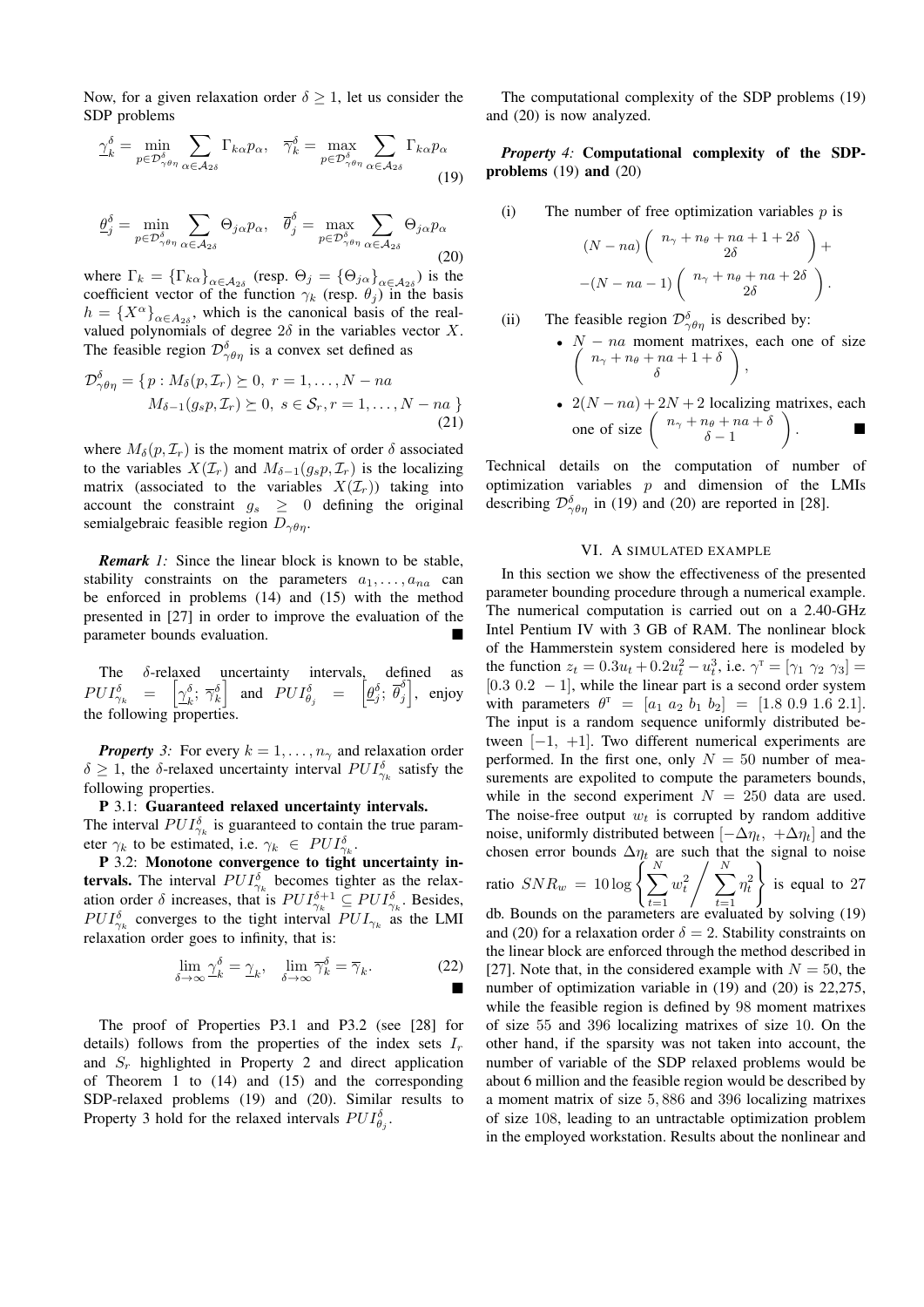Table I: Nonlinear block. Parameter central estimates  $(\gamma_k^c)$ , parameter bounds  $(\gamma_k, \overline{\gamma}_k)$  and parameter uncertainties  $\Delta \gamma_k$ for  $N = 50$  and  $N = 250$  measurements.

| N   | Parameter  | True     | $\frac{\gamma}{k}$ | $\gamma^c_k$ | $\overline{\gamma}_k$ | $\Delta\gamma_k$ |
|-----|------------|----------|--------------------|--------------|-----------------------|------------------|
|     |            | Value    |                    |              |                       |                  |
| 50  | $\gamma_1$ | 0.300    | 0.206              | 0.295        | 0.384                 | 0.089            |
|     | $\gamma_2$ | 0.200    | 0.121              | 0.190        | 0.259                 | 0.069            |
|     | $\gamma_3$ | $-1.000$ | $-1.211$           | $-1.000$     | $-0.789$              | 0.211            |
| 250 | $\gamma_1$ | 0.300    | 0.259              | 0.299        | 0.340                 | 0.041            |
|     | $\gamma_2$ | 0.200    | 0.173              | 0.203        | 0.232                 | 0.030            |
|     | $\gamma_3$ | $-1.000$ | $-1.103$           | $-1.000$     | $-0.898$              | 0.103            |

Table II: Linear block. Parameter central estimates  $(\theta_j^c)$ , parameter bounds  $(\underline{\theta}_j, \theta_j)$  and parameter uncertainties  $\Delta \theta_j$ for  $N = 50$  and  $N = 250$  measurements.

| N   | Parameter      | True  | $\underline{\theta}_j$ | $\theta_i^c$ | $\theta_i$ | $\Delta\theta_i$ |
|-----|----------------|-------|------------------------|--------------|------------|------------------|
|     |                | Value |                        |              |            |                  |
| 50  | a <sub>1</sub> | 1.800 | 1.758                  | 1.800        | 1.842      | 0.042            |
|     | $a_2$          | 0.900 | 0.856                  | 0.899        | 0.941      | 0.043            |
|     | b <sub>1</sub> | 1.600 | 1.418                  | 1.626        | 1.834      | 0.208            |
|     | $b_2$          | 2.100 | 1.882                  | 2.087        | 2.292      | 0.205            |
| 250 | $a_1$          | 1.800 | 1.788                  | 1.800        | 1.812      | 0.012            |
|     | $a_2$          | 0.900 | 0.888                  | 0.900        | 0.911      | 0.012            |
|     | b <sub>1</sub> | 1.600 | 1.579                  | 1.600        | 1.620      | 0.021            |
|     | $^{\,b_2}$     | 2.100 | 2.071                  | 2.099        | 2.126      | 0.028            |

the linear block are reported in Table I and II, respectively, which show the obtained parameter bounds, the central estimates  $\gamma_k^c$  and  $\theta_j^c$  as well as the parameter uncertainties  $\Delta \gamma_k$ and  $\Delta\theta_j$  defined as  $\gamma_k^c = \frac{\overline{\gamma}_k + \gamma_k}{2}$ ,  $\theta_j^c = \frac{\overline{\theta}_j + \theta_j}{2}$ ,  $\Delta\gamma_k = \frac{\overline{\gamma}_k - \gamma_k}{2}$ and  $\Delta\theta_j = \frac{\theta_j - \theta_j}{2}$ . The CPU time taken by SeDuMi to solve a single problem (19) and (20) is between 223 s and 263 s when the number of measurements  $N$  is equal to 50, and between 2442 s and 2578 s when  $N = 250$ . The reported results show that as the number of data increases (from  $N = 50$  to  $N = 250$ , the width of uncertainty intervals  $\Delta \gamma_k$ and  $\Delta\theta_i$  decreases, as expected. Furthermore, we point out that the presented procedure provides satisfactory parameter uncertainty intervals, even for a small set of data  $(N = 50)$ .

### VII. CONCLUSIONS

A single-stage procedure to evaluate parameter uncertainty intervals for Hammerstein systems is proposed. The parameters bounds evaluation is formulated in terms of constrained polynomial optimization problems, whose approximate solutions can be computed by a hierarchy of SDP problems, which guarantees monotone convergence to global optima as the relaxation order increases. The particular structure of the original optimization problems made it possible a reduction of the computational complexity of the SDP relaxed problems, preserving convergence to tight parameter bounds. The presented identification procedure can be also applied in the case of noise corrupted input sequence. As a matter of fact, in such a case, the identification problem can be still formulated in terms of sparse polynomial optimization problem by considering the noise samples on the input signal as variables.

## **REFERENCES**

- [1] S. Billings, "Identification of nonlinear systems a survey," *IEE Proc. Part D*, vol. 127, no. 6, pp. 272–285, 1980.
- [2] R. Haber and H. Unbehauen, "Structure identification of nonlinear dynamic systems – a survey on input/uotput approaches," *Automatica*, vol. 26, no. 4, pp. 651–677, 1990.
- [3] E. Bai and F. Giri, *Block-oriented nonlinear system identification*, ser. Lecture notes in Control and Information sciences. Berlin: Springer.
- [4] F. Chang and R. Luus, "A noniterative method for identification using Hammerstein model," *IEEE Trans. Automatic Control*, vol. AC-16, pp. 464–468, 1971.
- [5] E. Bai, "An optimal two-stage identification algorithm for Hammerstein-Wiener nonlinear systems," *Automatica*, vol. 34, no. 3, pp. 333–338, 1998.
- [6] M. Verhaegen and D. Westwick, "Identifying MIMO Hammerstein systems in the context of subspace model identification methods," *Int. J. Control*, vol. 63, no. 2, pp. 331–349, 1996.
- [7] E. Bai and M. Fu, "A blind approach to Hammerstein model identification," *IEEE Trans. Signal Processing*, vol. 50, no. 7, pp. 1610–1619, 2002.
- [8] E. Bai and D. Li, "Convergence of the iterative Hammerstein system identification algorithm," *IEEE Trans. Automatic Control*, vol. 49, no. 11, pp. 1929–1940, 2004.
- [9] W. Greblicki and M. Pawlak, "Nonparametric identification of Hammerstein systems," *IEEE Trans. Automatic Control*, vol. 35, no. 2, pp. 409–418, 1989.
- [10] E. Bai, "Frequency domain identification of Hammerstein models," *IEEE Trans. Automatic Control*, vol. 48, no. 4, pp. 530–542, 2003.
- [11] A. Krzyżak, "On nonparametric estimation of nonlinear dynamic systems by the Fourier series estimate," *Signal Processing*, vol. 52, pp. 299–321, 1996.
- [12] M. Milanese and A. Vicino, "Optimal estimation theory for dynamic sistems with set membership uncertainty: an overview," *Automatica*, vol. 27(6), pp. 997-1009, 1991.
- [13] E. Walter and H. Piet-Lahanier, "Estimation of parameter bounds from bounded-error data: a survey," *Mathematics and Computers in simulation*, vol. 32, pp. 449–468, 1990.
- [14] M. Milanese, J. Norton, H. Piet-Lahanier, and E. Walter, Eds., *Bounding approaches to system identification*. New York: Plenum Press, 1996.
- [15] M. Sznaier, "Computational complexity analysis of set membership identification of Hammerstein and Wiener systems," *Automatica*, vol. 45, no. 3, pp. 701–705, 2009.
- [16] V. Cerone and D. Regruto, "Parameter bounds for discrete-time Hammerstein models with bounded output errors," *IEEE Trans. Automatic Control*, vol. 48, no. 10, pp. 1855–1860, 2003.
- [17] M. Laurent, "Sums of squares, moment matrices and optimization over polynomials," *Emerging Applications of Algebraic Geometry, Vol. 149 of IMA Volumes in Mathematics and its Applications, M. Putinar and S. Sullivant (eds.)*, pp. 157–270, 2009.
- [18] J. B. Lasserre, "Global optimization with polynomials and the problem of moments," *SIAM Journal on Optimization*, vol. 11, pp. 796–817, 2001.
- [19] D. Henrion and J. B. Lasserre, "Solving nonconvex optimization problems," *IEEE Control Systems Magazine*, vol. 24, no. 3, pp. 72–83, 2004.
- [20] M. Kojima, S. Kim, and H. Waki, "Sparsity in sums of squares of polynomials," *Mathematical Programming*, vol. 103, pp. 45–62, 2005.
- [21] H. Waki, S. Kim, M. Kojima, and M. Muramatsu, "Sums of squares and semidefinite programming relaxations for polynomial optimization problems with structured sparsity," *SIAM Journal on Optimization*, vol. 17, no. 1, pp. 218–242, 2006.
- [22] P. Parrillo, "Exploiting algebraic structure in sum of squares programs," *Positive Polynomials in Control, D. Henrion and A. Garulli (eds.)*, pp. 181–194, 2005.
- [23] J. Lasserre, "Convergent semidefinite relaxations in polynomial optimization with sparsity," *SIAM Journal on Optimization*, vol. 17, no. 1, pp. 822–843, 2006.
- [24] H. Waki, S. Kim, M. Kojima, M. Muramatsu, and H. Sugimoto, "SparsePOP: a sparse semidefinite programming relaxation of polynomial optimization problems," *ACM Transaction on Mathematical Software*, vol. 35, no. 2, 2008.
- [25] J. F. Sturm, "Using SeDuMi 1.02, a MATLAB Toolbox for optimization over symmetric cones," *Optim. Methods Software*, vol. 11, no. 12, pp. 625–653, 1999.